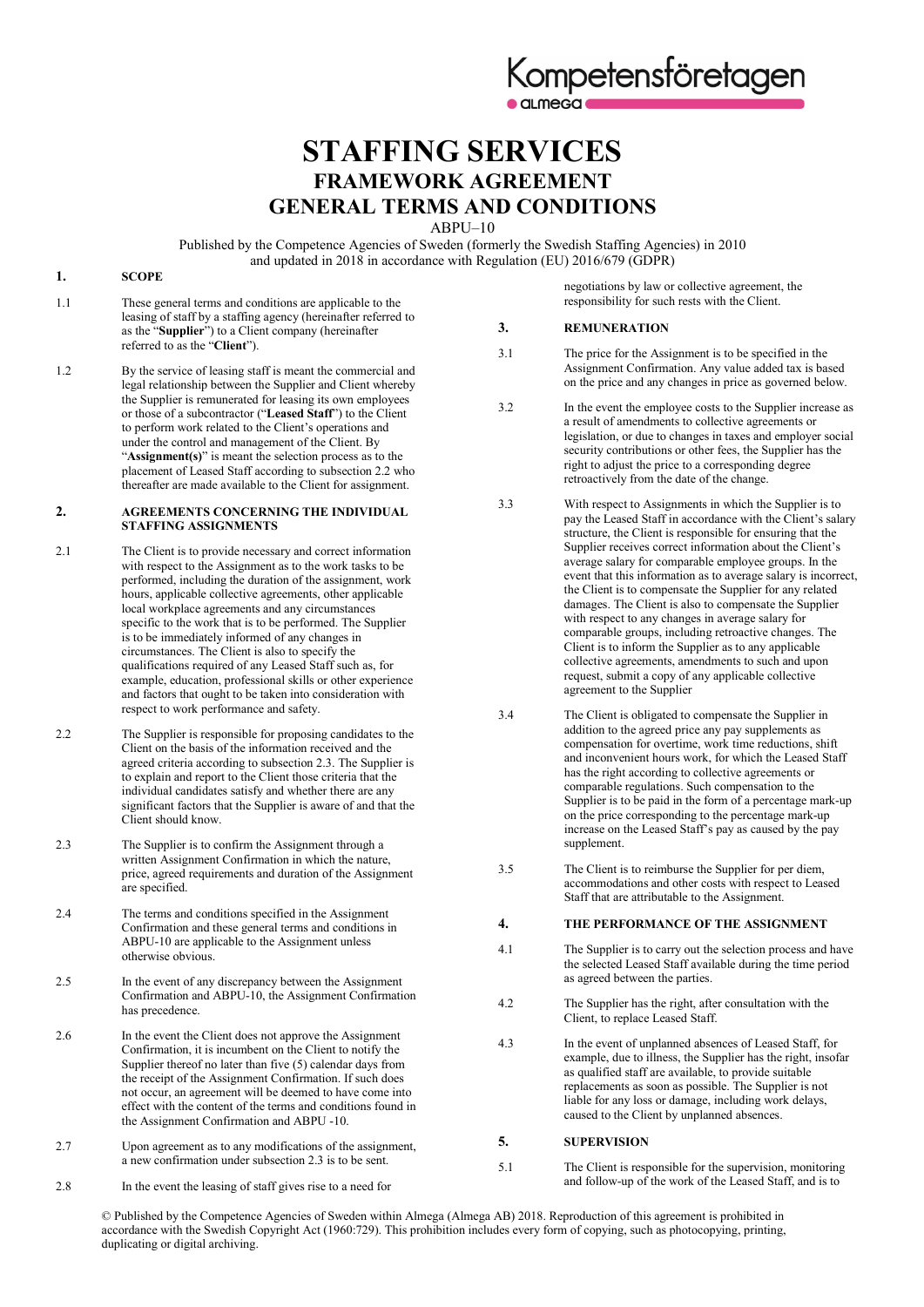give any necessary instructions and information as well as provide a work space and requisite equipment necessary for the work tasks of the Leased Staff.

5.2 The Client undertakes to treat the Leased Staff fairly and equally in relation to its own employees and according to law and good labour market practices.

### **6. WORK ENVIRONMENT**

- 6.1 The Client has the responsibility of complying with Chapter 3 Section 12 of the Work Environment Act by informing the Leased Staff assigned to the Client about the applicable legislation and regulations as well as its own internal instructions and procedures relating to the Client's operations. The Client is also to take any necessary precautions to ensure that Leased Staff are not subjected to health risks or accidents. The Client is to provide safety equipment unless otherwise specifically agreed.
- 6.2 The Supplier and its safety delegate have the right at any time during the Assignment to visit the Client to check whether the work environment for the Leased Staff is acceptable. In the event the Supplier determines that the work environment is not acceptable, the Supplier has the right, after consultation with the Client's safety delegate, to recall the Leased Staff, in which case the Assignment is immediately terminated unless otherwise agreed. The Client is to compensate the Supplier for its costs due to such a termination unless the work environment is not obviously acceptable. Compensation is to be paid for the remaining duration of the Assignment, however, with a maximum amount corresponding to six (6) months' remuneration for the Assignment. The Supplier undertakes to try to secure other work for the Leased Staff during the period in question.
- 6.3 The Client is to provide information without unreasonable delay to the Supplier as to accidents, incidents, etc., according to law.
- 6.4 Leased Staff are to follow the working times applicable to the comparable employees at the Client. The Client is to ensure that any overtime is approved in advance by the Supplier in view of the responsibility that the Supplier has for the overtime of Leased Staff according to law or collective agreement.

# **7. NOTICE OF DEFAULT**

- 7.1 The Client is to immediately notify the Supplier in writing as to any defaults or deficiencies with respect to the performance of the Assignment by the Supplier. Notice of defaults or deficiencies discovered by the Client after the Assignment is completed or terminated is to be made in writing within seven (7) calendar days after the completion of the Assignment. A notice of default is to contain specific information as to the nature and extent of the default or deficiency.
- 7.2 The Client's right to damages or price reduction is forfeited in the event the Client fails to give notice of default within the prescribed time and through the prescribed manner.
- 7.3 After a notice of default or complaint is made, the Supplier is to be given within a reasonable time the opportunity to remedy the defect or deficiency, for example by replacing the Leased Staff who are the object of the notice of default prior to the Client submitting a claim for damages or price reduction. A reasonable period of time is to be assessed taking into consideration the nature and extent of the defect or deficiency and the possibility to provide replacement staff.
- 7.4 In order to have the right to compensation, any damage claim against the Supplier is to be preceded by a notice of default and is to be submitted in writing by the Client without unreasonable delay, however, at the latest within

three (3) months from the completion of the Assignment under which the claim arises.

7.5 Serious complaints with respect to Leased Staff are to be made directly by the Client to the Supplier and not to the Leased Staff concerned or other Leased Staff.

### **8. LIABILITY**

- 8.1 The Supplier's liability is limited to negligence in the selection process for the Assignment.
- 8.2 The Client has the same liability for Leased Staff as for its own employees. The Client is therefore liable for defects and damages that Leased Staff may cause the Client or third parties within the framework of the Leased Staff's assignment for the Client.
- 8.3 The Supplier is not liable under any circumstances for consequential damages such as, for example, lost profits, losses or other incidental damages, including the Client's liability to pay damages to third parties or loss of information.
- 8.4 Liability for personal injuries is governed by Swedish law.
- 8.5 The Client should acquire and maintain adequate insurance for its operations, including such insurance as covers Leased Staff and their work for the Client. In this respect, Leased Staff are to be treated equally to the Client's own employees. The Supplier or its subcontractors, however, have employer liability for the Leased Staff, which entails among other things that the Supplier, or its subcontractor, is to pay salary, social security contributions, occupational injury insurance premiums and pensions. Pursuant to subsection 8.2, the Supplier is not liable for damages:
	- a) to the Client's motor vehicles or incidental damages resulting from such damages;
	- b) to goods transported by the Client's own or leased motor vehicles;
	- c) covered by the Motor Traffic Damage Act or the equivalent, or corresponding foreign legislation;
	- d) occurring as a result of motor vehicle traffic when used in an enclosed competition area;
	- e) by aircraft nor for the liability attributable to an insured in its capacity as flight responsible;
	- f) as a consequence of a collision caused by a ship or any of its towed objects; or
	- g) that are defined by law as a medical/healthcare patient injury.
- 8.6 In the event the Supplier is liable to pay damages, the Supplier's liability is limited to a total amount of 25 price base amounts, however, at the most the price of the Assignment. In the event of an assignment at an hourly rate, the price of the Assignment will be the price for the past twelve (12) months of the Assignment. In the event the agreed price for the Assignment is less than one price base amount, the Supplier's maximum liability is instead to be limited to an amount equal to one price base amount. By "price base amount" is meant the price base amount according to the Swedish Social Insurance Code (2010:110) in effect at the time the damages arose.
- 8.7 The supplier is to acquire liability insurance in an insured amount corresponding to the amount of liability as stated in the above section 8. At the request of the Client, the Supplier is to submit documentation that such insurance has been acquired.

# **9. INTELLECTUAL PROPERTY RIGHTS**

9.1 The Supplier is to insure, by means of an agreement with Leased Staff, that the ownership rights to all materials and any results achieved by the Leased Staff due to their assignment ("**Results**") accrue to the Client, unless prescribed otherwise by mandatory law. All copyright, excluding moral rights, and any other intellectual property